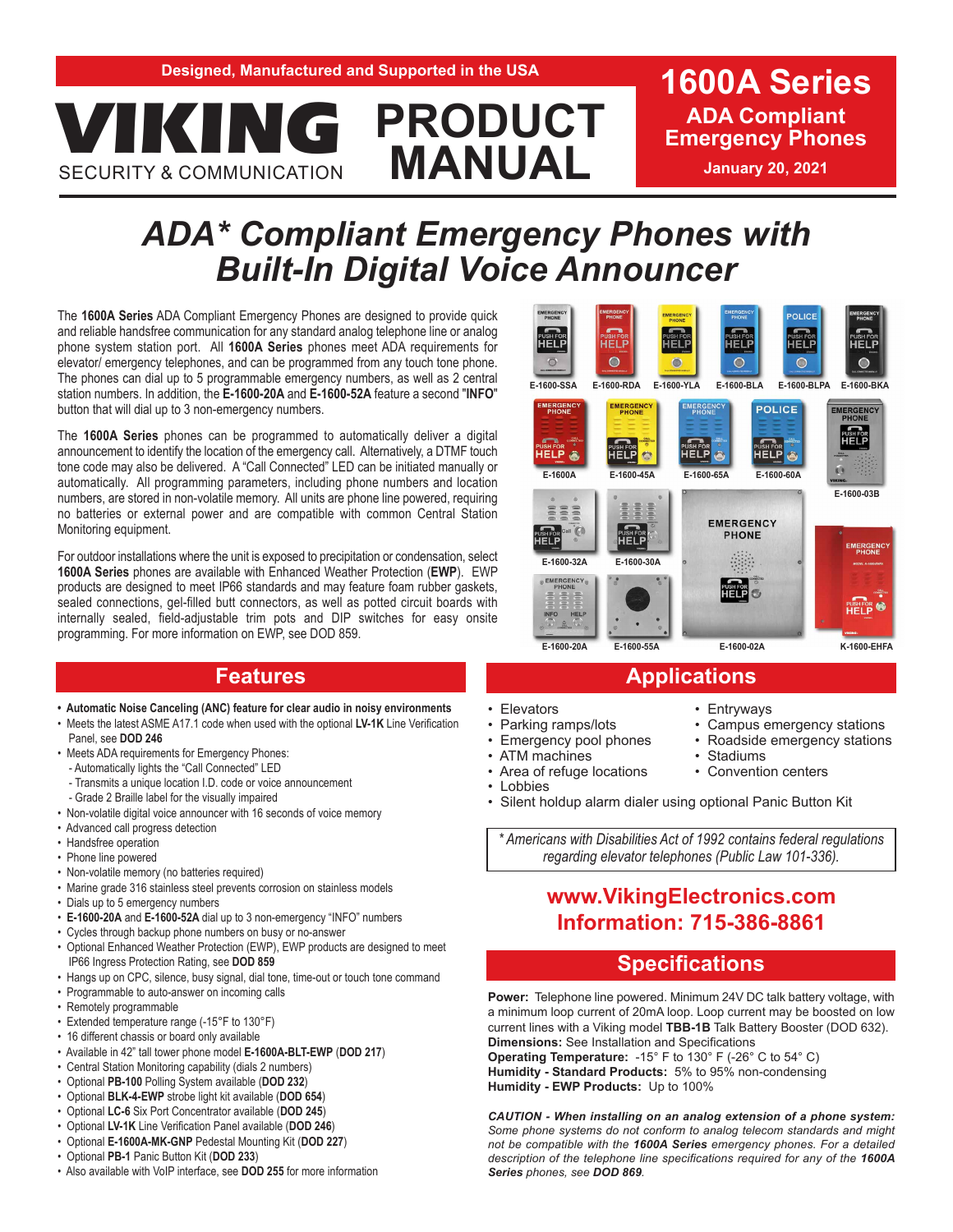# **Wiring**

*IMPORTANT: Electronic devices are susceptible to lightning and power station electrical surges from both the AC outlet and the telephone line. It is recommended that a surge protector be installed to protect against such surges.* 



*\* Note: When wires are routed from above, a "drip loop" is recommended to keep water away from the circuit board.*

### **Rear View of a 1600A Series Phone**



*\*\*\* Note: The gel-filled (water-tight) butt connectors are designed for insulation displacement on 19-26 gauge wire with a maximum insulation of 0.082 inches. Cut off bare wire ends prior to terminating.*

*\*\*\*\* Note: When installing a line powered phone on a low voltage and/or low loop current phone system extension, a TBB-1B Talk Battery Booster may be required, see DOD 632 for more info.*

*\*\* Note: To increase surge protection, loosen the PCB mounting screw labeled*  $\bigoplus$  (as shown) and fasten a *wire with ring terminal (included) from the mounting screw to Earth Ground (grounding rod, water pipe, etc.)*

## **Installation and Specifications**

*The following sections show specifications and installation instructions for the different chassis in the 1600A Series.*

*IMPORTANT: Electronic devices are susceptible to lightning and power station electrical surges from both the AC outlet and the telephone line. It is recommended that a surge protector be installed to protect against such surges.* 

# **E-1600A / E-1600-40A / E-1600-45A / E-1600-60A / E-1600-65A**

**Dimensions:** 5.25" x 4.0" x 2.0" (133 mm x 102 mm x 51 mm)

**Shipping Weight:** 2.5 lbs (1.13 kg)

**Material:** 0.062" thick (16 gauge) steel

**Finish: E-1600A** - Red powder paint

**E-1600-40A** - Red powder paint, no "EMERGENCY PHONE" verbiage

**E-1600-45A** - Yellow powder paint

 **E-1600-60A** - Blue powder paint with "POLICE" verbiage **E-1600-65A** - Blue powder paint

#### **Connections:** Gel-filled butt connectors

**Mounting:** Surface mount to walls, posts, single gang boxes or 4" x 4" electrical junction boxes, or recess mount in elevator phone boxes. Attach the mounting plate in desired location and connect the wires. Then, secure the phone to the mounting plate with the provided set screw.

**Optional Enhanced Weather Protection (EWP) Available:** EWP products are designed to meet IP66 standards and may feature foam rubber gaskets, sealed connections, gel-filled butt connectors, as well as potted circuit boards with internally sealed, field-adjustable trim pots and DIP switches for easy onsite programming. For more info on EWP, see **DOD 859**.

*Note: For greater weather resistance, apply a bead of clear silicon caulking around the top edge and sides of the chassis.* 

**Optional Gooseneck Pedestal Mounting Kit:** The **E-1600A-MK-GNP** Mounting Kit (**DOD 227**) allows you to mount the **E-1600A**, **E-1600-40A**, **E-1600-45A**, **E-1600-60A** or **E-1600-65A** to a Viking **VE-GNP** Gooseneck Pedestal (**DOD 424**).



**2**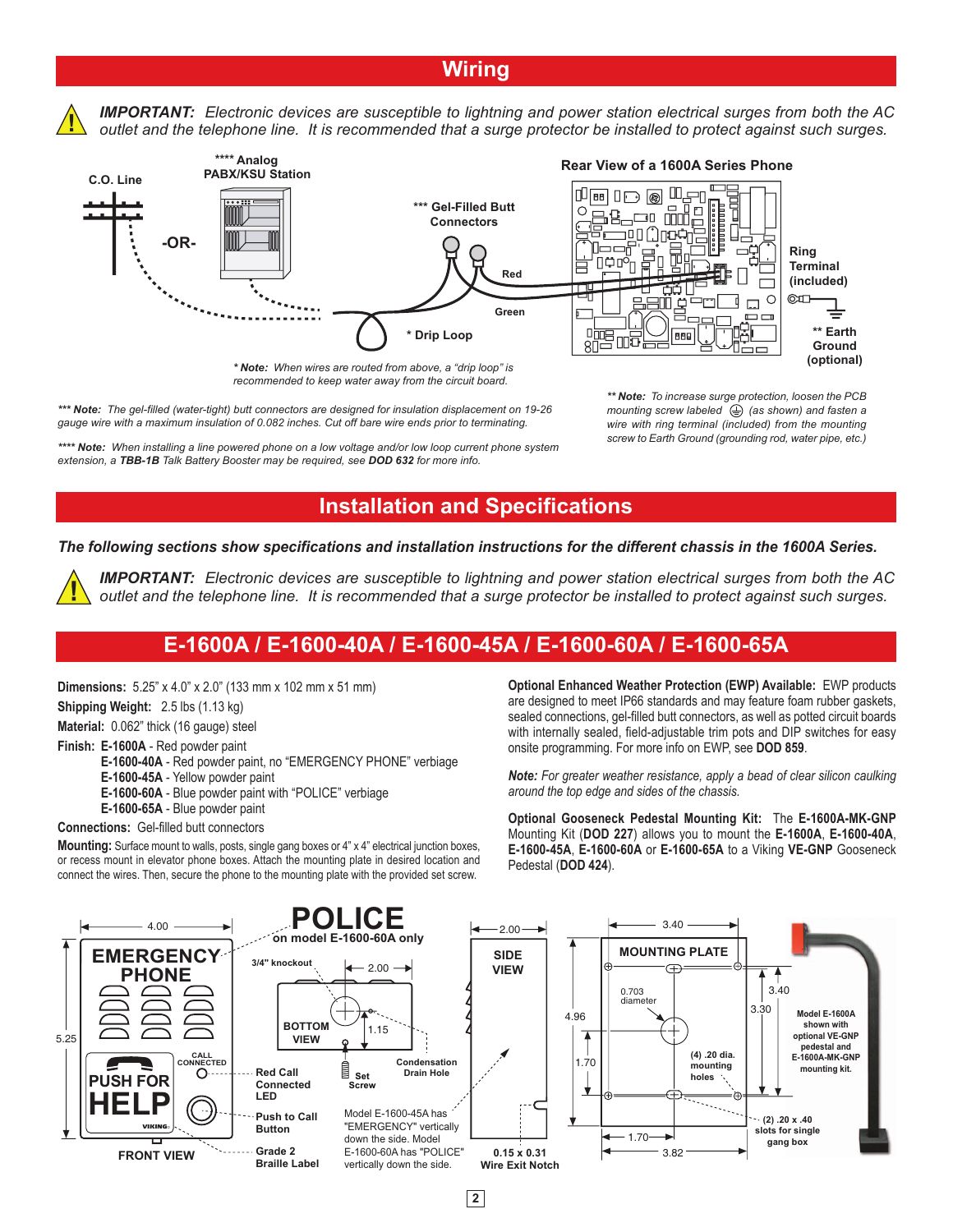# **E-1600-SSA / E-1600-RDA / E-1600-YLA / E-1600-BLA / E-1600-BLPA / E-1600-BKA**

**Dimensions:** 5.75" x 3.08" x 1.05" (146 mm x 78 mm x 27 mm)

**Shipping Weight:** 2.5 lbs (1.3 kg) **Material / Finish E-1600-SSA only:** 0.060" thick (16 gauge) marine grade 316 stainless steel with a #4 brushed finish **Material:** 0.060" thick (16 gauge) 304 stainless steel

**Finish: E-1600-RDA** - Red fine texture powder paint

- **E-1600-YLA** Yellow fine texture powder paint
- **E-1600-BLA** Blue fine texture powder paint

 **E-1600-BLPA** - Blue fine texture powder paint with "POLICE" verbiage **E-1600-BKA** - Black fine texture powder paint

**Connections:** Gel-filled butt connectors

**Mounting:** Surface mount to walls, posts or single gang electrical boxes. Attach the mounting plate in desired location and connect the wires. Then, secure the phone to the mounting plate with provided 8-32 set screws.

**Optional Enhanced Weather Protection (EWP) Available:** EWP products are designed to meet IP66 standards and may feature foam rubber gaskets, sealed connections, gel-filled butt connectors, as well as potted circuit boards with internally sealed, field-adjustable trim pots and DIP switches for easy onsite programming. For more info on EWP, see **DOD 859**. *Note: For greater weather resistance, apply a bead of clear silicon caulking around the top edge and sides of the chassis.*



**E-1600-02A**

**Dimensions:** 13" x 10.5" x 2" (330 mm x 267 mm x 51 mm)

**Shipping Weight:** 7 lbs (3.18 kg)

**Connections:** Gel-filled butt connectors

**Material:** 0.105" thick (12 gauge) brushed stainless steel

**Mounting:** Flush mount in elevator cabs, ATMs, stairwells, hallways, etc.

**Suggested Hardware:** (6) #8 x 3/4 flat head phillips sheet metal type A screws (not included)

**Optional Enhanced Weather Protection (EWP) Available:** EWP products are designed to meet IP66 standards and may feature foam rubber gaskets, sealed connections, gel-filled butt connectors, as well as potted circuit boards with internally sealed, field-adjustable trim pots and DIP switches for easy onsite programming. For more information on EWP, see **DOD 859**.

*Note: When mounting outside to rough or uneven surfaces (brick, stucco, etc.) apply a bead of clear silicone caulking around the top edge and sides of faceplate.*



**3**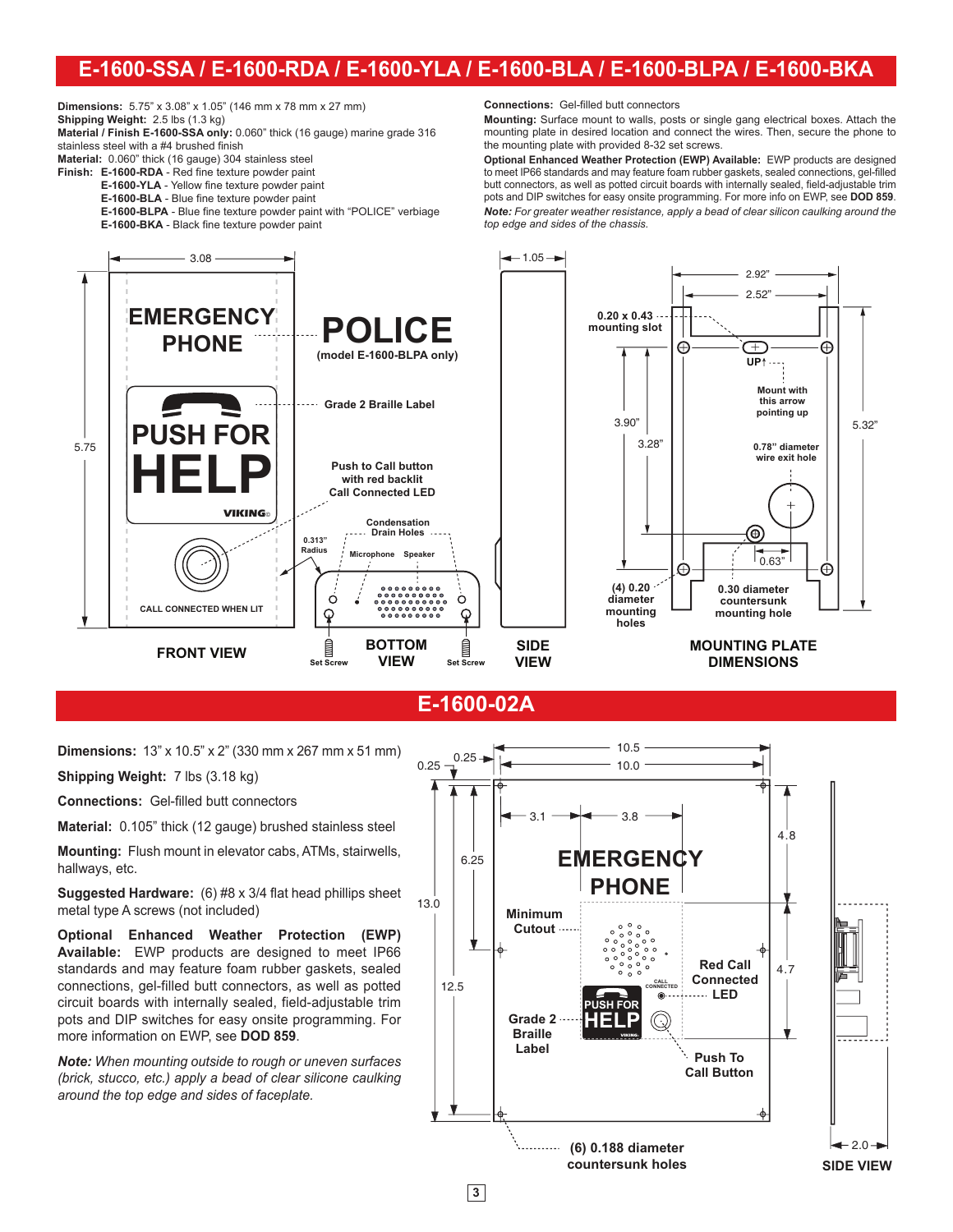# **E-1600-03B**

**Dimensions:** 7.22" x 5.36" x 1.55" (183 mm x 149 mm x 39 mm)

**Material:** 0.074" thick (14 gauge) marine grade 316 brushed stainless steel panel **Shipping Weight:** 3 lbs (1.36 kg)

**Connections:** Gel-filled butt connectors

**Mounting:** Surface mount to walls, posts, single gang boxes, double gang boxes or 4" x 4" electrical junction boxes, or recess mount in elevator phone boxes. Attach mounting plate in desired location. Attach wires then fasten cover to mounting plate with set screw.

**Optional Enhanced Weather Protection (EWP) Available:** EWP products are designed to meet IP66 standards and may feature foam rubber gaskets, sealed connections, gel-filled butt connectors, as well as potted circuit boards with internally sealed, field-adjustable trim pots and DIP switches for easy onsite programming. For more information on EWP, see **DOD 859**.

*Note: For greater weather resistance, apply a bead of clear silicon caulking around the top edge and sides of the chassis.*



## **E-1600-20A**

**Dimensions:** Overall - 5.0" x 5.0" x 2.25" (127 mm x 127 mm x 57 mm), Plastic Electrical Box - 4.0" x 4.0" x 2.14" (102 mm x 102 mm x 54 mm)

**Shipping Weight:** 2.12 lbs. (1 kg)

**Front Panel Material:** 0.074" (14 gauge) marine grade 316 brushed stainless steel

**Connections:** Gel-filled butt connectors

**Mounting with Plastic Rough-In Box (included):** Flush into walls, mounts to side of wall stud.

**Mounting with Optional VE-5x5:** Surface mount to walls, single gang boxes, double gang boxes, posts, or to a Viking **VE-GNP** Gooseneck pedestal (see options below).

**Optional Enhanced Weather Protection (EWP) Available:** EWP products are designed to meet IP66 standards and may feature foam rubber gaskets, sealed connections, gelfilled butt connectors, as well as potted circuit boards with internally sealed, fieldadjustable trim pots and DIP switches for easy onsite programming. For more information on EWP, see **DOD 859**.

*Note: When mounting outside to rough or uneven surfaces (brick, stucco, etc.) apply a bead of clear silicone caulking around the top edge and sides of faceplate or VE-5x5.*

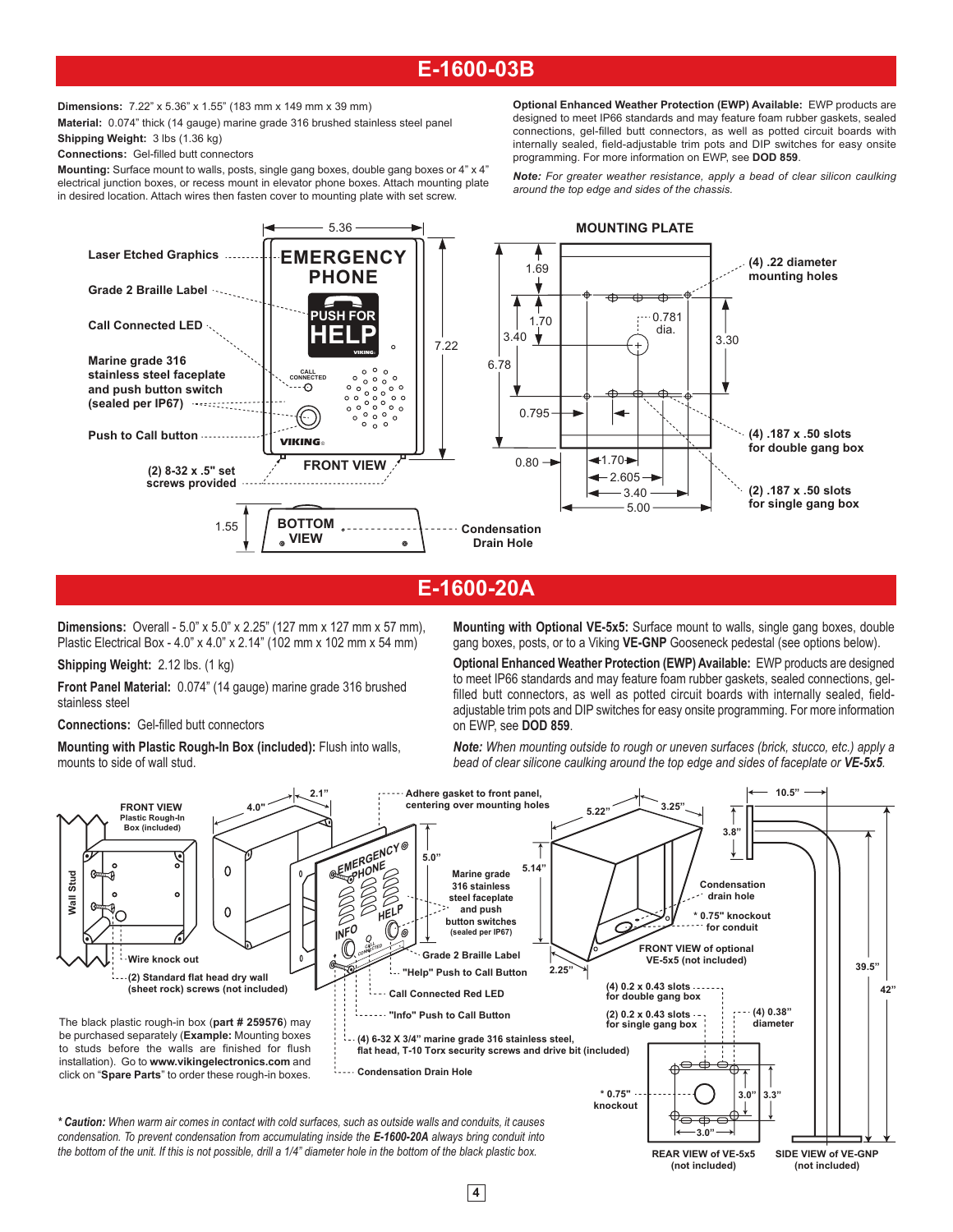# **E-1600-30A**

**Dimensions:** Overall - 5.0" x 5.0" x 2.25" (127 mm x 127 mm x 57 mm), Plastic Electrical Box - 4.0" x 4.0" x 2.14" (102 mm x 102 mm x 54 mm)

**Shipping Weight:** 2.12 lbs. (1 kg)

**Front Panel Material:** 0.074" (14 gauge) marine grade 316 brushed stainless steel

**Connections:** Gel-filled butt connectors

**Mounting with Plastic Rough-In Box (included):** Flush into walls, mounts to side of wall stud.

**Mounting with Optional VE-5x5:** Surface mount to walls, single gang boxes, double gang boxes, posts, or to a Viking **VE-GNP** Gooseneck pedestal.

**Optional Enhanced Weather Protection (EWP) Available:** EWP products are designed to meet IP66 standards and may feature foam rubber gaskets, sealed connections, gelfilled butt connectors, as well as potted circuit boards with internally sealed, fieldadjustable trim pots and DIP switches for easy onsite programming. For more information on EWP, see **DOD 859**.

*Note: When mounting outside to rough or uneven surfaces (brick, stucco, etc.) apply a bead of clear silicone caulking around the top edge and sides of faceplate or VE-5x5.*



*Important: The E-1600-30A will NOT mount to a standard double gang box.If your application requires a double gang box, see model E-1600-32A.*

*\* Caution: When warm air comes in contact with cold surfaces, such as outside walls and conduits, it causes condensation. To prevent condensation from accumulating inside the E-1600-30A always bring conduit into the bottom of the unit. If this is not possible, drill a 1/4" diameter hole in the bottom of the black plastic box.*

## **E-1600-32A**

**Dimensions:** Overall - 5.0" x 5.0" x 2.25" (127 mm x 127 mm x 57 mm) **Shipping Weight:** 2.12 lbs. (1 kg)

**Front Panel Material:** 0.074" (14 gauge) marine grade 316 brushed stainless steel

**Connections:** Gel-filled butt connectors

**Mounting:** Flush mount to a standard double gang electrical box with minimum dimensions of 3.65"W x 2.84"H x 2.25"D

**Optional Enhanced Weather Protection (EWP) Available:** EWP products are designed to meet IP66 standards and may feature foam rubber gaskets, sealed connections, gel-filled butt connectors, as well as potted circuit boards with internally sealed, field-adjustable trim pots and DIP switches for easy onsite programming. For more information on EWP, see **DOD 859**.

*Note: When mounting outside to rough or uneven surfaces (brick, stucco, etc.) apply a bead of clear silicone caulking around the top edge and sides of faceplate. For surface mount applications, use model E-1600-32A with a VE-5x5 surface mount box.* 



*\* Caution: Excessive wire length and/or using a rough-in box with inadequate depth can apply force to the circuit board causing physical damage.* 

*Important: When warm air comes in contact with cold surfaces, such as outside walls and conduits, it causes condensation. To prevent condensation from accumulating inside the E-1600-32A always bring conduit into the bottom of the unit. If this is not possible, drill a 1/4" diameter hole in the bottom of the double gang box.*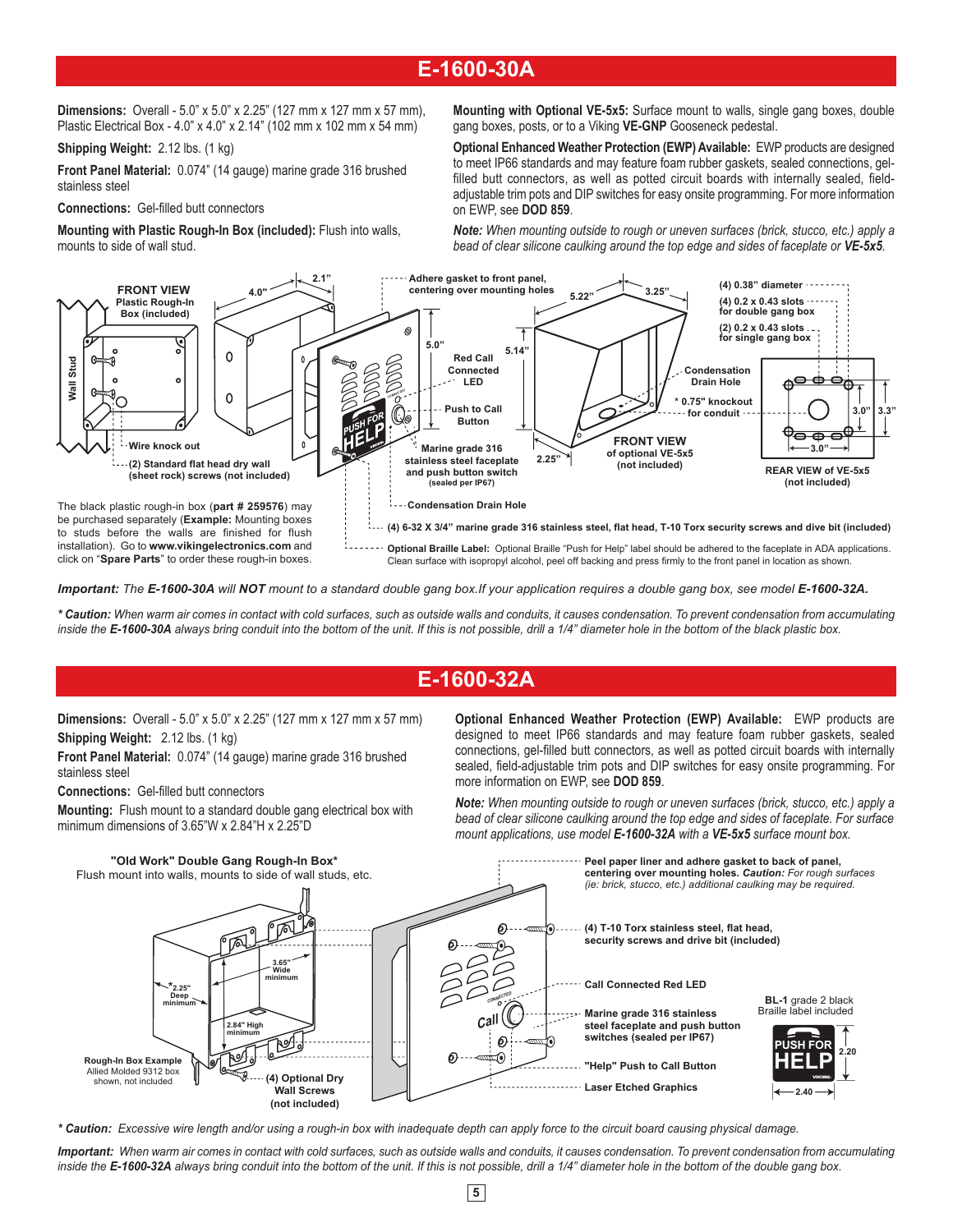### **E-1600-50A / E-1600-52A**

*Note: This is a 1600A parts kit without chassis.*  **Shipping Weight:** 1 lb (0.45 kg) **Connections:** Gel-filled butt connectors

**Optional Enhanced Weather Protection (EWP) Available\*:** EWP products are designed to meet IP66 standards and may feature foam rubber gaskets, sealed connections, gel-filled butt connectors, as well as potted circuit boards with internally sealed, field-adjustable trim pots and DIP switches for easy onsite programming. For more information on EWP, see **DOD 859**.



*\* Important: If installing the EWP version outdoors, apply a non-corrosive silicone to back side of LED and push button switches after making all connections and testing. Completely encapsulate exposed switch connections (terminals/stripped wires) and bare wire connections.*

*\*\* Note: To increase surge protection, loosen the PCB mounting screw labeled*  $\left(\frac{\mathbb{I}}{\mathbb{I}}\right)$  (as shown) and fasten a wire with ring terminal (included) *from the mounting screw to Earth Ground (grounding rod, water pipe, etc.)*

**2.25**

**0.25 Typ.**

**4.50**

**E-1600-55A**

The E-1600-55A is a universal emergency phone kit for installing behind elevator panels, or an installation requiring a custom panel. The finished panel should provide: (4) studs (#6 diameter minimum) for mounting plate, audio holes for speaker and microphone, a momentary SPST push button switch and a 0.25" diameter mounting hole for the LED. Alternatively, the LED can be cut off and the wires connected to a integral switch with LED (often found in elevators). *Note: An LED must be connected to the red and black wires for the phone to operate.* 

C

**Gel-filled butt connectors**

#### **Shipping Weight:** 1.6 lbs (0.73 kg)

**Wire Knockout**

**Dust Cover -** Install prior to fastening faceplate to inished panel.

**Telco/Switch Connections:** Gel-filled butt connectors

**Material:** 0.062" thick (16 gauge) zinc plated steel

**Optional Enhanced Weather Protection (EWP) Available:** EWP products are designed to meet IP66 standards and may feature foam rubber gaskets, sealed connections, gel-filled butt connectors, as well as potted circuit boards with internally sealed, field-adjustable trim pots and DIP switches for easy onsite programming. For more information on EWP, see **DOD 859**.

**4.0"**

 $\Omega$ 

 $\Omega$ 

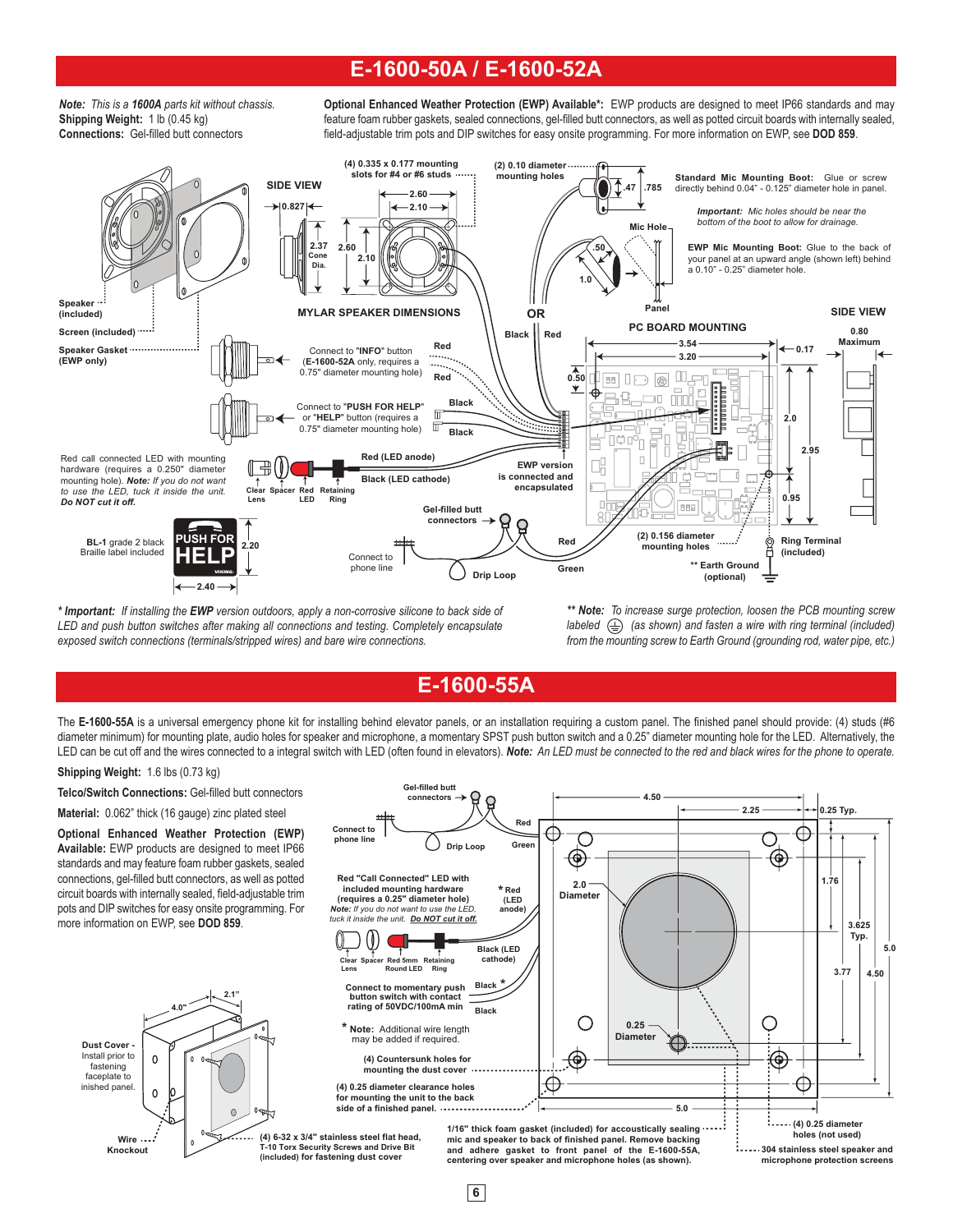# **K-1600-EHFA**



### **Programming**

### **A. Accessing the Programming Mode**

The **1600A Series** emergency phones can be programmed from any touch tone phone using a CO line, analog PABX/KSU station, or a **DLE-200B** Line Simulator. For more information on the **DLE-200B**, see **DOD 605**.

### **1. Using the Security Code**

| Step 1. | Nove DIP switch 2 to the ON position (sets unit to answer incoming calls, see section J).                                                                                                         |
|---------|---------------------------------------------------------------------------------------------------------------------------------------------------------------------------------------------------|
|         | Step 2.   From a touch tone phone call the line attached to the 1600A Series phone.                                                                                                               |
| Step 3. | When the 1600A Series phone answers, enter the 6-digit security code (factory set to 845464, see section C). A double beep should then be heard indicating you have entered the programming mode. |

### **2. Without the Security Code**

| Step 1. | Nove DIP switch 2 to the ON position (sets unit to answer incoming calls, see section J).                      |
|---------|----------------------------------------------------------------------------------------------------------------|
| Step 2. | Move DIP switch 3 to the OFF position (incoming calls enter Programming without security code, see section J). |
| Step 3. | From a touch tone phone call the line attached to the 1600A Series phone.                                      |
| Step 4. | When the 1600A Series answers, a double beep will be heard and will automatically enter the programming mode.  |
| Step 5. | When finished programming, move DIP switch 3 back to the ON position (see section J).                          |

*Warning: Failure to do step 5 above will cause the 1600A Series phone to call Viking Technical Support instead of your programmed emergency number. See Section I, Assisted Programming.*

### **B. Security Code (memory location #19)**

The security code allows the user/installer to program the **1600A Series** phone while DIP switch **3** is in the **ON** (normal) position. The factory set security code is 845464 (V-I-K-I-N-G). It is recommended that the factory set security code be changed. **Example:** To store 123456 as the security code:

| <b>Step 1.</b> Access programming as shown in <b>Programming</b> section <b>A</b> . |
|-------------------------------------------------------------------------------------|
| Step 2.   Enter 123456 #19.                                                         |
| Step 3. $ $ Hang-up.                                                                |

|  |  |  | <b>Enter Your Security Code Here:</b> |
|--|--|--|---------------------------------------|
|  |  |  | #19                                   |
|  |  |  |                                       |

*Note:* The security code must be 6 digits and cannot include a  $*$  or a #.

**7**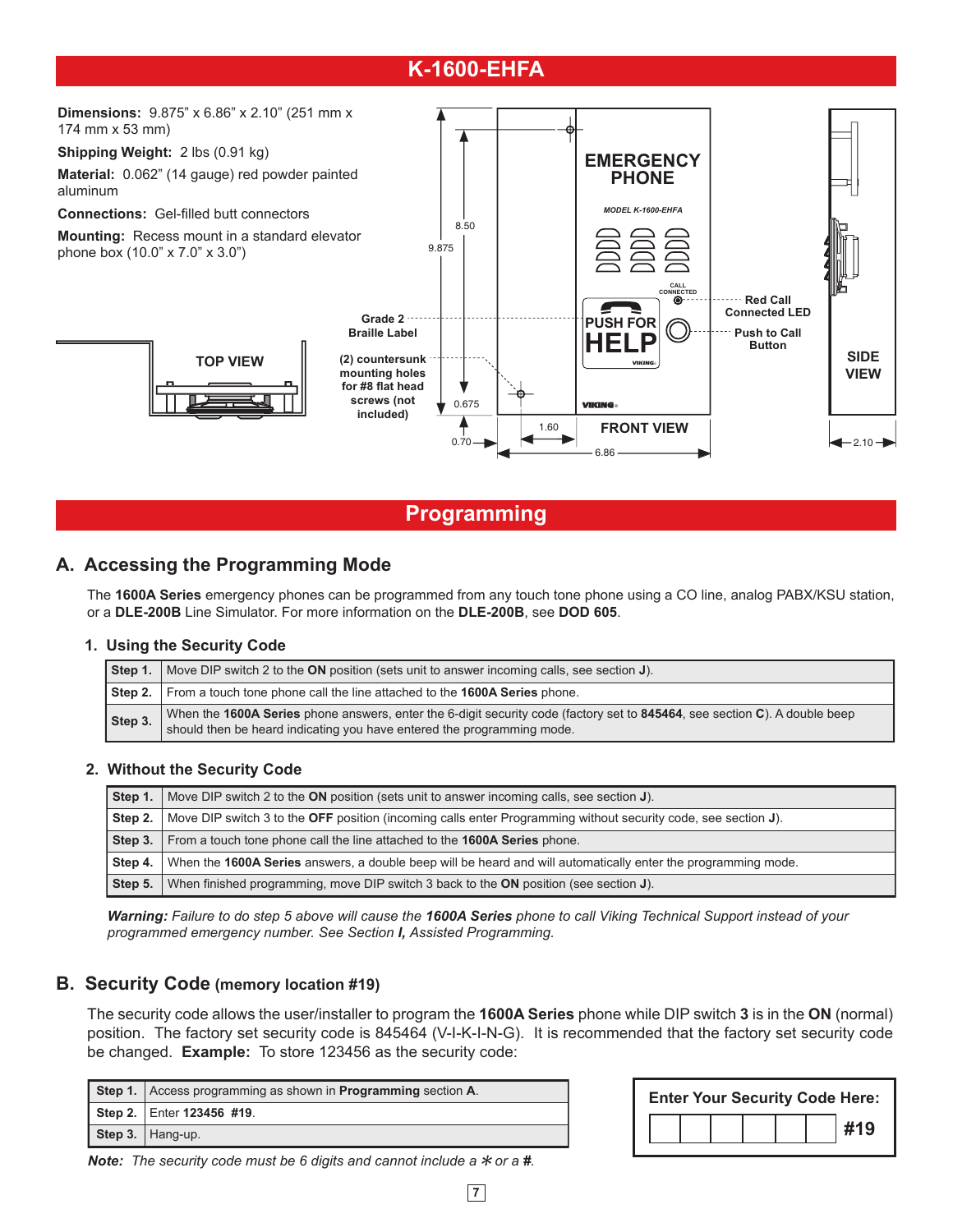## **C. Quick Programming Features**

| <b>Description</b>                                             | <b>Enter Digits</b> | ÷    | <b>Memory Location</b> |
|----------------------------------------------------------------|---------------------|------|------------------------|
| First emergency speed dial number                              | 0-20 digits         | then | #00                    |
| Second emergency speed dial number                             | 0-20 digits         | then | #01                    |
| Third emergency speed dial number                              | 0-20 digits         | then | #02                    |
| Fourth emergency speed dial number                             | 0-20 digits         | then | #03                    |
| Fifth emergency speed dial number                              | 0-20 digits         | then | #04                    |
| Central station receiver number                                | 0-20 digits         | then | #05                    |
| Central station voice number                                   | 0-20 digits         | then | #06                    |
| First "Info" speed dial number (E-1600-20A / E-1600-52A only)  | 0-20 digits         | then | #07                    |
| Second "Info" speed dial number (E-1600-20A / E-1600-52A only) | 0-20 digits         | then | #08                    |
| Third "Info" speed dial number (E-1600-20A / E-1600-52A only)  | 0-20 digits         | then | #09                    |
| Voice announcer/miscellaneous options (factory set to 001210)  | 6 digits            | then | #17                    |
| Timing/Dialing options (factory set to 234721)                 | 6 digits            | then | #18                    |
| Security code (factory set to 845464)                          | 6 digits            | then | #19                    |
| Identification number (factory cleared)                        | 0-20 digits         | then | #20                    |
| Second central station identification number (factory cleared) | 0-20 digits         | then | #21                    |
| To add a $*$ at any point in the dialing string                | $**$                |      |                        |
| To add a $\#$ at any point in the dialing string               | $*$ #               |      |                        |
| To add a four second pause at any point in the dialing string  | $*7$                |      |                        |
| To clear any speed dial number                                 | (no digits)         | then | #00 - #09              |
| Diagnostic tones (used to check mic and speaker operation)     | $*0$                |      |                        |
| Exit programming and disconnect                                | #7                  |      |                        |
| Reset all programming to factory default settings              | ###                 |      |                        |

*Note: A double beep indicates a valid memory position, four beeps indicate an error.*

### **D. Speed Dial Numbers**

Note: Up to 20 digits can be stored in each dial position. Special features such as pause, mode change, touch tone  $*$  and  $#$  count as single digits.

### **1. Emergency Speed Dial Numbers (memory locations #00 - #04)**

The emergency speed dial number programmed in location **#00** is the number that is dialed when the "**HELP**" button is first pressed. Additional speed dial numbers will be dialed when there is no answer or a busy signal is detected and the next number redial features are activated. To program, enter the desired speed dial number followed by the location number (**#00 - #04**). To clear a speed dial location, simply enter the memory location (**#00 - #04**) alone. The **1600A Series** phone is factory set with no speed dial number programmed.

| To Program:        | Enter:              |
|--------------------|---------------------|
| ×                  | $**$                |
| #                  |                     |
| 4 second pause     | $*7$                |
| $0, 1, 2, \dots 9$ | $0, 1, 2, \ldots 9$ |

### **2. "INFO" Speed Dial Numbers (E-1600-20A/52A Only) (memory locations #07 - #09)**

The information speed dial number programmed in location **#07** is the telephone or extension number that is dialed when the "**INFO**" button is first pressed. Additional information speed dial numbers will be dialed when there is no answer and the next number redial feature is activated. The **E-1600-20A** phone will cycle through the programmed speed dial numbers until answered. To program, enter the desired speed dial number followed by the location number (**#07 - #09**). To clear a speed dial location, simply enter the location (**#07 - #09**) alone.

### **3. Speed Dial Programming Examples**

| To Program the 1600A Series Phone                                                                                     | Step 1                          | Step 2                            |
|-----------------------------------------------------------------------------------------------------------------------|---------------------------------|-----------------------------------|
| to store 555-1234 as the first emergency speed dial number                                                            | Access Programming (see page 6) | Enter digits: 5 5 5 1 2 3 4 # 0 0 |
| to store a touch tone 9, a four second pause, and then 333-<br>4444 into the second "Info" speed dial memory position | Access Programming (see page 6) | Enter digits:<br>$9*733344444408$ |
| to clear the first emergency speed dial number                                                                        | Access Programming (see page 6) | Enter digits: $#00$               |

### **E. Identification Number (memory location #20)**

The touch tone I.D. number (up to 20 digits) is used by emergency personnel to identify the location of the caller and is given out when the receiving party presses a touch tone  $*$ . The security office can display the number using a touch tone decoder. To program the I.D. number, enter the desired number followed by **#20**. **Example:** To store 333 as the I.D. number, enter: **3 3 3 # 2 0**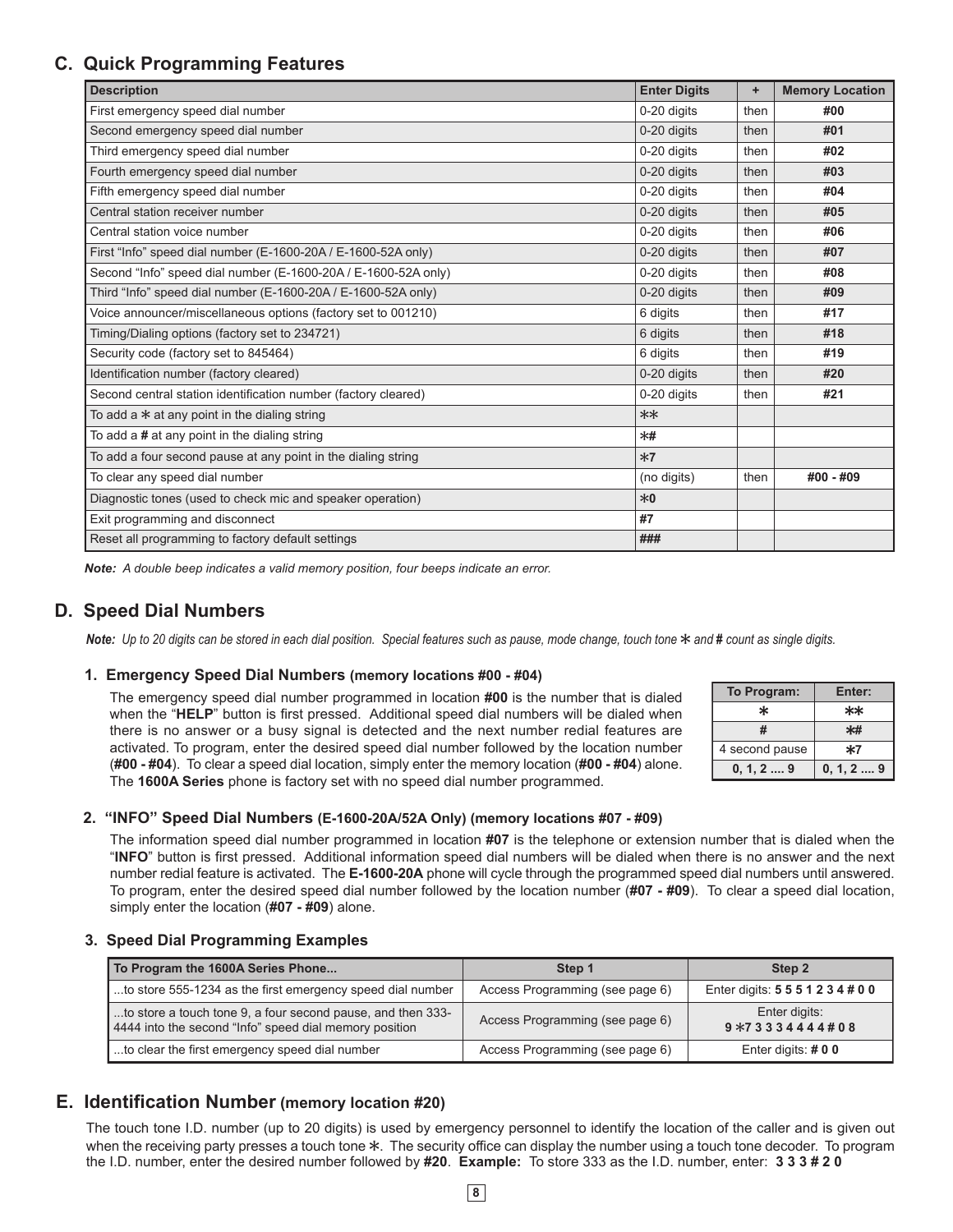### **F. Timing/Dialing Options (memory location #18)**

There are six positions in the timing/dialing options. To program these options, enter the six desired timing/dialing numbers followed by **#18**. The six available timing/dialing options are shown right:

|  |         |    | <b>Enter Timing/Dialing Settings Here:</b> |
|--|---------|----|--------------------------------------------|
|  | B C D E | ь. |                                            |
|  |         |    | #18                                        |

### **Dial: A + B + C + D + E + F + # + 1 + 8 Factory Default Setting: 2 + 3 + 4 + 7 + 2 + 1 Talk/Listen Delay Call Length Silence Time Out Dial Next Number on Ring No Answer Dial Next Number on Busy**

**Future Use (set to 1)**

|  | $0.1$ seconds  |
|--|----------------|
|  | $0.2$ seconds* |
|  | $0.3$ seconds  |
|  | $0.4$ seconds  |
|  | 0.5 seconds    |

**Touch Tone Talk/Listen Delay**

|  | <b>Touch Tone</b> | <b>Talk/Listen Delay</b> |
|--|-------------------|--------------------------|
|  |                   | 0.6 seconds              |
|  |                   | 0.7 seconds              |
|  |                   | 0.8 seconds              |
|  |                   | $0.9$ seconds            |

| <b>Touch Tone</b> | <b>Call Length Time Out</b> |
|-------------------|-----------------------------|
|                   | Disabled                    |
|                   | 1 minute                    |
| 2                 | 2 minutes                   |
| 3                 | 3 minutes*                  |
|                   | 4 minutes                   |

| <b>Touch Tone</b> | <b>Silence Time Out</b> |
|-------------------|-------------------------|
|                   | Disabled                |
|                   | 10 seconds              |
| 2                 | 20 seconds              |
|                   | 30 seconds              |
|                   | 40 seconds*             |
|                   |                         |

| <b>Touch Tone</b> | <b>Call Length Time Out</b> |  |
|-------------------|-----------------------------|--|
| 5                 | 5 minutes                   |  |
| հ                 | 6 minutes                   |  |
|                   | 7 minutes                   |  |
| ጸ                 | 8 minutes                   |  |
|                   | 9 minutes                   |  |

|  |   | <b>Touch Tone</b> | <b>Silence Time Out</b> |  |
|--|---|-------------------|-------------------------|--|
|  |   |                   | 50 seconds              |  |
|  | հ |                   | 60 seconds              |  |
|  |   |                   | 70 seconds              |  |
|  |   |                   | 80 seconds              |  |
|  |   |                   | 90 seconds              |  |
|  |   |                   |                         |  |

| <b>Touch Tone</b> | <b>Setting D</b>                                         |  |
|-------------------|----------------------------------------------------------|--|
| 1 or $0$          | Disabled*                                                |  |
| 2, 3, 49          | Dials second number after 2, 3,<br>49 rings respectively |  |

| <b>Touch Tone</b> | <b>Setting E</b> |  |
|-------------------|------------------|--|
|                   | Disabled         |  |
|                   | Enabled*         |  |

### **Setting A - Talk/Listen Delay**

This feature selects switching time between talk and listen modes (VOX switching time). Use chart at the right. \* *Note: Factory default is 0.2 seconds.*

### **Setting B - Call Length Time Out**

This feature selects the maximum length of time that calls can be connected. Programmable in increments of 1 minute up to a maximum of 9 minutes (Touch Tones 1 - 9). Program 0 in this location to disable the call length time out. With the call length disabled, the **1600A Series** phone must rely on a CPC signal, busy signal, silence or return to dial tone to hang-up. *\* Note: The factory default is 3 minutes.*

### **Setting C - Silence Time Out**

This feature selects the length of time that calls will remain connected without voice activity. Programmable in increments of 10 seconds up to a maximum of 90 seconds (touch tones 1 - 9). To disable the silence time out, program 0 in this location. \* *Note: The factory default is 40 seconds.*

#### **Setting D - Dial Next Number on Ring No Answer**

If enabled and a ring-no-answer is detected, the **1600A Series** phone will dial the next programmed speed dial number, and continue to cycle through the emergency numbers until a call is completed. *\* Note: Factory set to redial if not answered after 7 rings.*

#### **Setting E - Dial Next Number on Busy**

If enabled and a busy is detected, the **1600A Series** phone will dial the next programmed speed dial number, and continue to cycle through the numbers until a call is completed. \* *Notes: This feature is enabled in the*  factory default setting. If the busy signal is interrupted with a promotional message, contact your central *office to have it removed.*

### **Setting F - Future Use (set to 1)**

### **G. Voice Announcer/Miscellaneous Options (memory location #17)**

The 1600A Series phones have a built-in non-volatile digital voice announcer that may be used to identify the location of the emergency phone call. The 16 seconds of digital record time is recorded remotely from a touch tone phone. Programming options are as follows:



#### **Settings A and B - Announcement Delay**

The **1600A Series** phone is factory set to automatically start playing the voice announcement after it has determined the call has been answered. Alternately, the announcement may be programmed to play after a programmed amount of time, from 1 to 99 seconds after dialing. *\* Note:* If the announcement delay time is used, you must allow enough time for the 1600A series *phone to detect ring-no-answer and busy signals when using the redial features. The factory default is set to play automatically.*

| <b>Touch Tone</b> | Setting A / B      |  |
|-------------------|--------------------|--|
| n                 | Play automatically |  |
| 01-99             | $1-99$ seconds*    |  |

 **#17**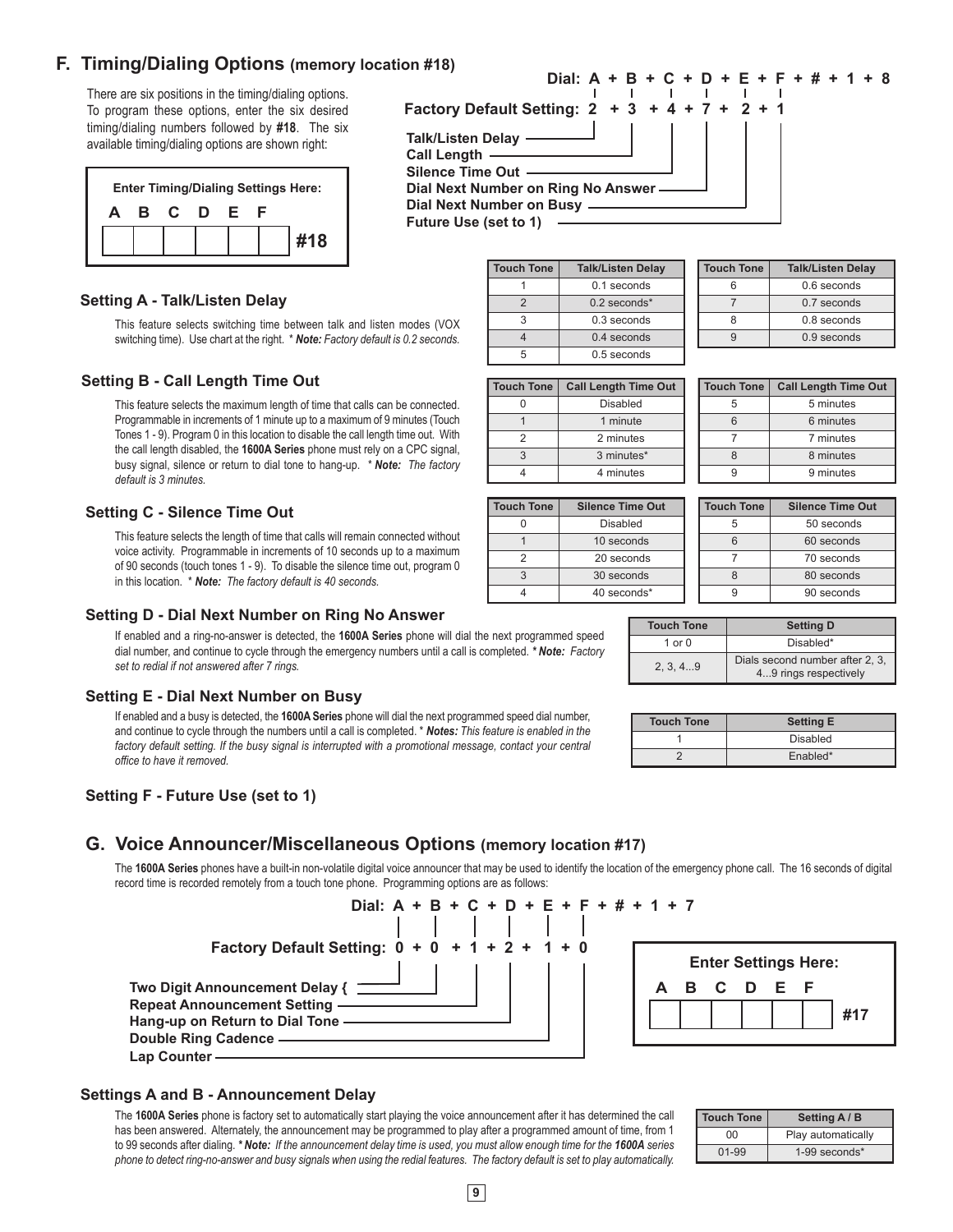#### **Setting C - Repeat Announcement Option**

The **1600A** can be programmed to play the announcement from 1-9 times, or to continuously repeat the announcement every 8 seconds until a touch tone  $*$  is detected from the distant party. The call connected LED will turn on automatically after the announcement has stopped repeating. **\*** *Note: The factory default for the 1600A series phone is to play the voice announcement once (digit 1).*

#### **Setting D - Hang Up on Return to Dial Tone**

If enabled and a return dial tone is detected, the 1600A will hang up.

**\*** *Note: The factory default setting is enabled.*

#### **Setting E - Double Ring Cadence Mode**

The **1600A Series** phone can be programmed to recognize the double ring cadence that is typical of many phone systems. If the **1600A Series** phone is connected to an extension that provides a double ring cadence, enabling this mode will allow for proper call progress detection. **\*** *Note: This feature is disabled in the factory default setting.*

#### **Setting F - Lap Counter**

With the lap counter disabled (factory setting), if the **1600A Series** phone is programmed to dial the next number on ring-noanswer and/or busy signal (see page 8), the **1600A Series** phone will continuously call its programmed phone numbers forever until the call is answered.

The lap counter is a programmable counter that determines how many times the **1600A Series** phone will cycle through its list of up to 5 emergency number (or up to 3 "Info" phone numbers), before it stops the dialing process and hangs up. When all of the programmed phone numbers have been dialed, the lap counter is incremented and the dialing process repeats. When the lap counter has been met, the dialing process stops and the **1600A Series** phone hangs up. **\*** *Note: This feature is disabled in the factory default setting.*

### **H. Recording the Announcement**

| Step 1   Call into the 1600A Series phone with a touch tone phone and access the programming mode as shown on page 6. |  |  |
|-----------------------------------------------------------------------------------------------------------------------|--|--|
| Step 2 Enter *4, wait for the tone and then begin recording. Note: There are 16 seconds of record time is available.  |  |  |
| <b>Step 3</b> Enter any touch tone to stop the recording. <b>Note:</b> Playback is automatic.                         |  |  |
| <b>Step 4</b> Enter $*5$ to review the announcement again.                                                            |  |  |
| <b>Step 5</b> If you choose to not use a voice announcement, enter $*3$ to clear the recording.                       |  |  |

Example: "Elevator number 1215, located in the Financial Building, needs assistance. Press the asterisk (\*) key on your telephone to hear this announcement again."

### **I. Assisted Programming**

When attempting to program the 1600A Series emergency phone, if the phone number of the line it is connected to is not known, the phone can be set to automatically call Viking technical support for assistance. With DIP switch 3 set to OFF (programming mode), pushing the CALL button will cause the **1600A Series** phone to call Viking, whether it be connected directly to a CO line, or behind a "dial 9" PBX.

The 1600A Series phone will first dial 9, and then listen for second dial tone; if detected it will continue to dial Viking's assisted programming phone number. If a second dial tone is not detected, it then knows it is not behind a PBX, so it will momentarily hang up and then directly dial Viking's assisted programming phone number. Since this is a long distance phone call, the line must be capable of placing long distance calls for the call to go through. When finished programming, it is very important to set DIP switch 3 back to ON (normal operating mode), and place a test emergency call to be sure all programming was done properly.

Warning: Failure to set DIP switch 3 back to ON when finished programming will cause the 1600A Series phone to call Viking Technical Support, instead of your programmed *emergency number. Yet, as a fail-safe measure, after 3 calls to Viking, the unit will ignore switch 3 and dial its programmed phone numbers.*

### **J. DIP Switch Programming/Speaker and Microphone Adjustments**

A speaker volume POT is provided to increase or decrease the speakerphone volume. *Note: The Microphone Sensitivity POT has been removed because the microphone*  sensitivity is now microprocessor controlled. This allows the mic gain to be automatically increased in a quiet environment, allowing the distant party to clearly hear even soft or distant sounds. The microprocessor will automatically reduce the mic sensitivity when the location becomes noisy. This Automatic Noise Canceling (ANC) feature *will allow speakerphone two-way communications to continue to work properly, even when subjected to loud noise such as a diesel engine or traffic.*

| Switch A       | <b>Switch B</b>                                      | <b>Description</b>                                                                                                                                                                                                                                                                                                                                                                                                                                                 |  |  |
|----------------|------------------------------------------------------|--------------------------------------------------------------------------------------------------------------------------------------------------------------------------------------------------------------------------------------------------------------------------------------------------------------------------------------------------------------------------------------------------------------------------------------------------------------------|--|--|
| ON             | ON                                                   | Normal audio detection                                                                                                                                                                                                                                                                                                                                                                                                                                             |  |  |
| <b>OFF</b>     | <b>OFF</b>                                           | Increase audio detect sensitivity for low level lines. Useful in applications in<br>which voice or busy signals have trouble breaking over the speaker.                                                                                                                                                                                                                                                                                                            |  |  |
|                |                                                      |                                                                                                                                                                                                                                                                                                                                                                                                                                                                    |  |  |
| <b>Switch</b>  | <b>Position</b>                                      | <b>Description</b>                                                                                                                                                                                                                                                                                                                                                                                                                                                 |  |  |
| 1              | <b>ON</b>                                            | "HELP" button alternately connects/disconnects calls (factory default)                                                                                                                                                                                                                                                                                                                                                                                             |  |  |
| $\mathbf{1}$   | <b>OFF</b><br>"HELP" button connects calls only      |                                                                                                                                                                                                                                                                                                                                                                                                                                                                    |  |  |
| $\overline{2}$ | ON                                                   | Incoming calls answered (factory setting)                                                                                                                                                                                                                                                                                                                                                                                                                          |  |  |
| $\overline{2}$ | <b>OFF</b><br>Incoming calls are not answered        |                                                                                                                                                                                                                                                                                                                                                                                                                                                                    |  |  |
| 3              | <b>ON</b><br>Normal operation mode (factory setting) |                                                                                                                                                                                                                                                                                                                                                                                                                                                                    |  |  |
| 3              | <b>OFF</b>                                           | Learn mode - Any incoming calls are automatically entered into the<br>programming mode (no security code required). Use this option if you have<br>forgotten your security code. Any outbound call will dial Viking Technical<br>Support (see section I). Warning: When finished programming, set this switch<br>back to the ON position, otherwise the 1600A Series phone will only call Viking<br>Technical Support instead of your programmed emergency number. |  |  |



|                            | <b>Touch Tone</b> | <b>Setting C</b>       |  |
|----------------------------|-------------------|------------------------|--|
|                            |                   | Repeat every 8 seconds |  |
| Play 1-9 times*<br>$1 - 9$ |                   |                        |  |

| <b>Touch Tone</b> | <b>Setting D</b> |
|-------------------|------------------|
|                   | Disabled         |
|                   | Enabled*         |

| Touch Tone | <b>Setting E</b> |
|------------|------------------|
|            | Disabled*        |
|            | Enabled          |

| Touch Tone | <b>Setting F</b>     |  |
|------------|----------------------|--|
|            | Disabled*            |  |
| $1 - 9$    | Lap count: 1-9 times |  |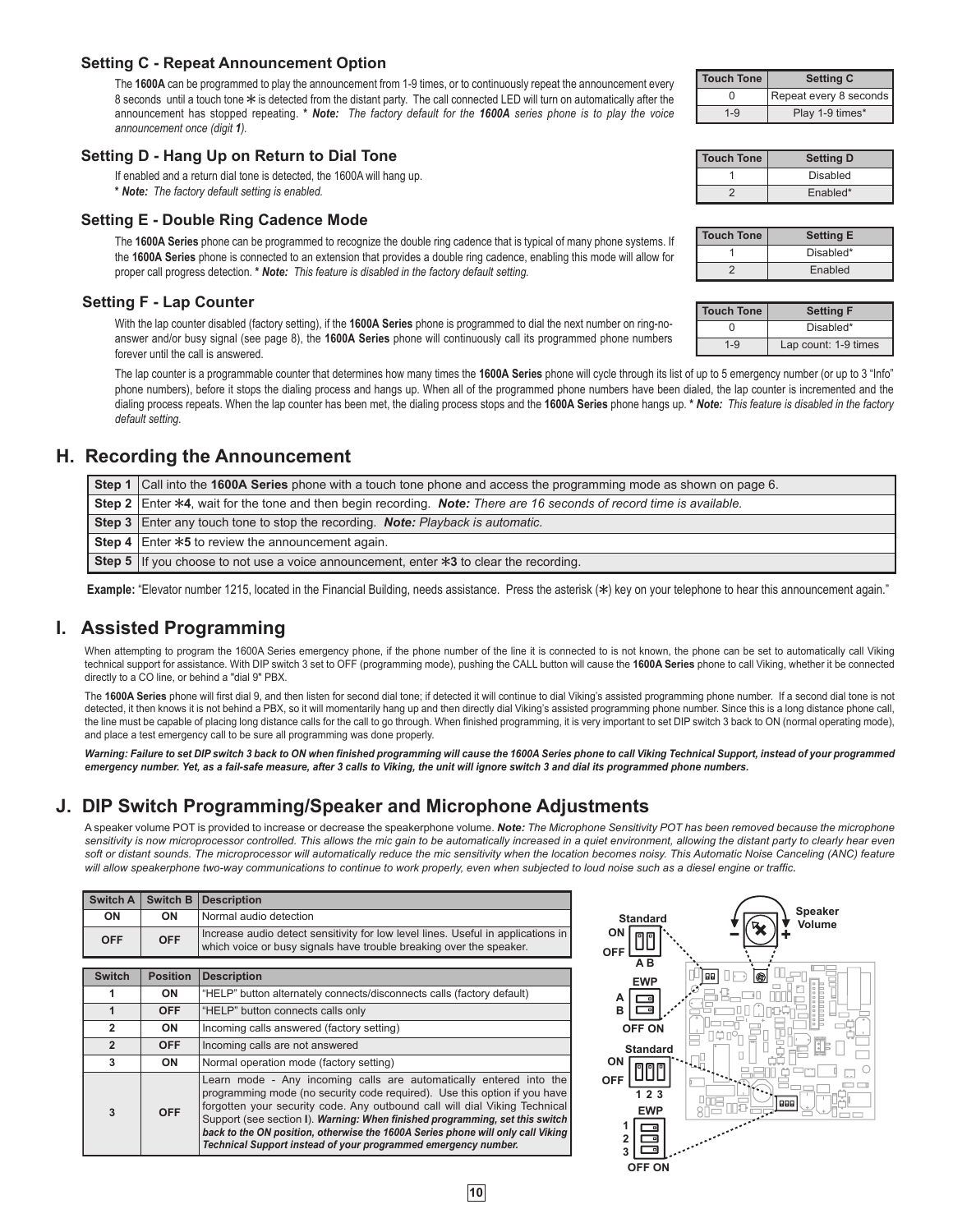### **K. Central Station Programming**

The standard **1600A** emergency phone is capable of communicating using the "Ademco Contact I.D.", "Ademco High Speed", "DTMF 4+1 Express", or the "DTMF 4+2 Express" formats. All formats use the programming memory location **#20** to store the account code and alarm details.

#### **1. Central Station Programming Features**

#### **a. Accessing the Programming Mode**

Before programming, you must access the programming mode (see **Programming** section **A**).

#### **b. Enabling/Disabling Central Station Mode**

The **1600A** Series emergency phone can be placed in the "Central Station Mode" by entering a central station phone number in position **#05** while programming. To cancel the "Central Station Mode," clear position **#05** by entering **#05** only (see **Programming** section **D**).

| To Program the 1600A Series Phone                       | Step 1 (see page 6): | Step 2 - Enter Digits: |
|---------------------------------------------------------|----------------------|------------------------|
| to enable central station programming and dial 952-2567 | Enter Programming    | 9522567#05             |
| to disable central station programming                  | Enter Programming    | #05                    |

**Location Call Type**

#### **c. Ring No Answer**

When the 1600A Series emergency phone is in the "Central Station Mode", it is best to have the ring no answer set to a minimum of three, because some receivers send a long tone after answering the line that sounds like a ring back. If the **1600A** is set to a ring no answer of two, the phone will disconnect (see **Programming** section **F**).

#### **d. Speed Dial Numbers**

The **1600A** Series phone can be programmed to dial a central station receiver only, or dial up to 5 voice numbers first, and if no answer, then dial the central station receiver. When calling the first numbers (memory positions **#00-#04** (see **Programming**  section **D**), the phone stays in "two-way talk mode" allowing two-way conversation. When calling the Central Station number (memory position **#05**), the phone is in a "listen only mode" in order to interpret the hand shake signals of the receiver.

A second central station number position has been provided in location **#06** that is used when the central station receiver does not have a talk over mode. If a number is placed in position **#05** and position **#06** is cleared, the **E-1600A** will call the central station monitor receiver. One or two alarm messages can be sent to the receiver (see **Operation** section **B**, note **3**). After the receiver sends a kiss-off, the **E-1600A** lights the "Call Connected" LED and goes into two-way talk mode. If numbers are in both positions **#05** and **#06**, the **E-1600A** will call the receiver first, and after the kiss-off, will hang-up and redial the number in position **#06** for two-way voice communication.

*Note:* If only a central station is to be dialed, the central station phone number must be preprogrammed in memory location #05 *and memory locations #00-#04 must be cleared.*

#### **2. Central Station Formats**

|                                                                                                                                                                                                           | . |  |
|-----------------------------------------------------------------------------------------------------------------------------------------------------------------------------------------------------------|---|--|
| Central Station Formats                                                                                                                                                                                   |   |  |
| The following examples explain the receiver formats and how to properly program memory location #20. Each format starts with a four digit account code. This is the code that is assigned by your central |   |  |
| station for billing purposes. You must access the programming mode before programming these features (see Programming section A). Important: If a number is shown, you must use that number.              |   |  |
| If an "X" is shown, use any appropriate number. Note: A second information alarm message can be sent to the receiver, for any receiver that requires two separate messages. The second alarm              |   |  |
| message is programmed in #21 location. For additional information about the second alarm mesage, see Operation section B                                                                                  |   |  |

| <b>Ademco Contact ID Format</b>                                                                                                                                                                                                                                                                           |                                                                        | <b>XXXX</b>            | 18                            | 1                                        |                               | 14000                   |                                            | <b>XXX</b>                  | #20                |
|-----------------------------------------------------------------------------------------------------------------------------------------------------------------------------------------------------------------------------------------------------------------------------------------------------------|------------------------------------------------------------------------|------------------------|-------------------------------|------------------------------------------|-------------------------------|-------------------------|--------------------------------------------|-----------------------------|--------------------|
| This DTMF format consists of a four digit account code, two digit<br>message type, and a nine digit data field.                                                                                                                                                                                           |                                                                        | Account<br>Code        | <b>Message</b><br><b>Type</b> | <b>New</b><br>Event                      |                               | General<br>Alarm        |                                            | Number to<br>identify phone | Memory<br>Location |
| <b>Enter Contact ID Settings Here:</b>                                                                                                                                                                                                                                                                    |                                                                        |                        | 18                            | 1                                        |                               | 14000                   |                                            |                             | #20                |
| Sometimes the central station receiver requires a secondary "listen-in to follow"<br>code to be sent. This can be accomplished by programming memory location<br>#21 as shown right. * Note: Set the account code and the identifier the same<br>as memory location #20.                                  | 18<br><b>XXXX</b><br>*Account<br><b>Message</b><br>Code<br><b>Type</b> |                        | 1<br><b>New</b>               | 60600<br>Listen-In<br>to Follow<br>Event |                               |                         | <b>XXX</b><br>*Number to<br>identify phone | #21<br>Memory<br>Location   |                    |
| <b>Ademco High Speed Format</b>                                                                                                                                                                                                                                                                           | <b>XXXX</b>                                                            |                        | 55                            |                                          |                               | 55555                   |                                            | #20                         |                    |
| This DTMF format consists of a four digit account code, eight zone codes and one alarm<br>type digit. With this format you can identify up to eight different phones by using a zone<br>per phone. A "5" in a zone position means no alarm. The following example shows an<br>alarm from the third phone. | Account<br>Code                                                        |                        | Idle<br><b>Zones</b>          | <b>Alarmed</b><br>Zone                   |                               | Idle<br><b>Zones</b>    | Normal<br>Alarm                            | Memory<br>Location          |                    |
| <b>Enter Ademco High Speed IP Settings Here:</b>                                                                                                                                                                                                                                                          |                                                                        |                        |                               | 55                                       | 1                             |                         | 55555                                      | 7                           | #20                |
| 4+1 Express Format                                                                                                                                                                                                                                                                                        |                                                                        | <b>XXXX</b>            |                               | 17                                       |                               | $\overline{\mathsf{X}}$ | #20                                        |                             |                    |
| This DTMF format consists of a four digit account code, two digit message type, and a single digit event code.                                                                                                                                                                                            |                                                                        | <b>Account</b><br>Code |                               |                                          | <b>Message</b><br><b>Type</b> | Event<br>Code           | Memory<br>Location                         |                             |                    |
| Enter 4+1 Express ID Settings Here:                                                                                                                                                                                                                                                                       |                                                                        |                        |                               | 17                                       |                               |                         | #20                                        |                             |                    |
| 4+2 Express Format                                                                                                                                                                                                                                                                                        |                                                                        | <b>XXXX</b>            |                               | 27                                       |                               | XX                      | #20                                        |                             |                    |
| This DTMF format consists of a four digit account code, two digit message type, and a two digit event code.                                                                                                                                                                                               |                                                                        | Account<br>Code        |                               | <b>Message</b><br><b>Type</b>            |                               | Event<br>Code           | Memory<br>Location                         |                             |                    |
| <b>Enter 4+2 Express ID Settings Here:</b>                                                                                                                                                                                                                                                                |                                                                        |                        |                               | 27                                       |                               |                         | #20                                        |                             |                    |

| #00 | Voice - Emergency                    |
|-----|--------------------------------------|
| #01 | Voice - Emergency                    |
| #02 | Voice - Emergency                    |
| #03 | Voice - Emergency                    |
| #04 | Voice - Emergency                    |
| #05 | <b>Central Station Receiver</b>      |
| #06 | <b>Central Station Voice Line</b>    |
| #07 | Voice - "Info" (E-1600-20A/52A only) |
| #08 | Voice - "Info" (E-1600-20A/52A only) |
| #09 | Voice - "Info" (E-1600-20A/52A only) |